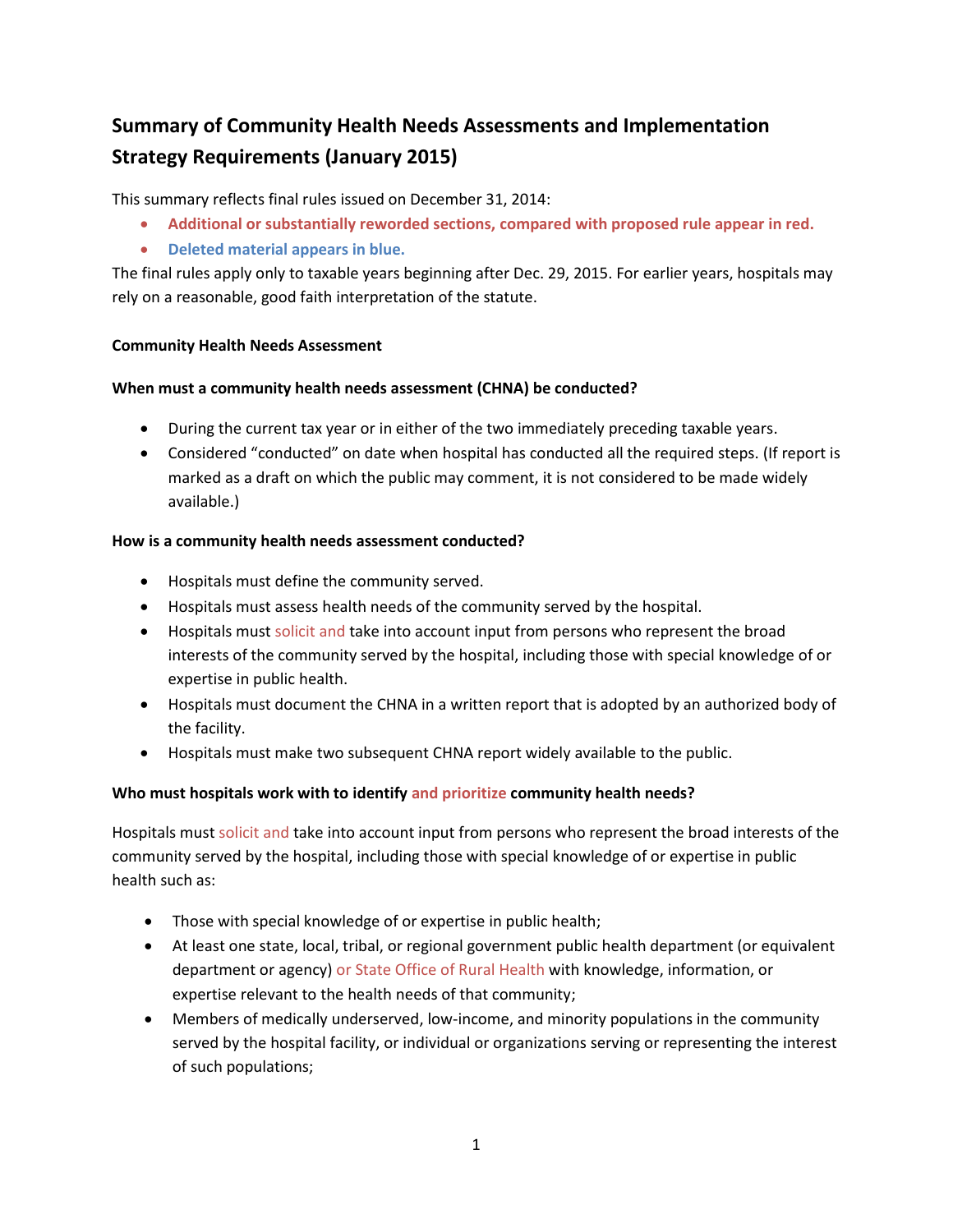- $\circ$  Members of medically underserved populations include populations experiencing health disparities or at risk of not receiving adequate medical care as a result of being uninsured or underinsured or due to geographic, language, financial or other barriers.
- Input from these persons includes any financial or other barriers to access care in the community.
- Input must also be considered through written comment received on the hospital facility's most recently conducted CHNA and most recently adopted implementation strategy.
- Hospitals may also take into account input from a broad range of persons located in or serving its community, including health care consumers and consumer advocates, nonprofit and community-based organizations, academic experts, local government officials, local school districts, health care providers and community health centers, health insurance and managed care organizations, private businesses, and labor and workforce representatives.

## **How is community defined?**

- Hospitals should define community taking into account "all of the relevant facts and circumstances" concerning the community a hospital serves including geographic area served, target populations served, and principal functions.
- Hospitals may define community to include populations in addition to its patient populations and geographic areas outside of those in which its patient populations reside.
- Community may not be defined in a way that excludes medically underserved, low-income, or minority populations who live in the geographic areas from which the hospital draws its patients (unless these populations are not part of the hospital's target patient population or affected by its principal functions) or otherwise should be included based on the method the hospital uses to define its community.
- In defining patient population, must include all who receive care without regard to insurance or eligibility for assistance.
- In the case of a hospital facility consisting of multiple buildings that operate under a single state license and serve different geographic areas or populations, the community served by the hospital is the aggregate of such areas or populations. (Preamble says different areas or populations can be addressed in separate chapter or sections of CHNA.)

## **How are community health needs assessed?**

- Hospitals must identify significant health needs of the community.
- Health needs include requisites for the improvement or maintenance of health status in both the community at large and in particular parts of the community (such as neighborhoods or populations experiencing disparities). These needs may include, for example, the need to address financial and other barriers to accessing care, to prevent illness, to ensure adequate nutrition, or to address social, behavioral, and environmental factors that influence health.
- Hospital must identify measures and resources (such as organizations, facilities and programs in the community, including those of the hospital) potentially available to address those health needs.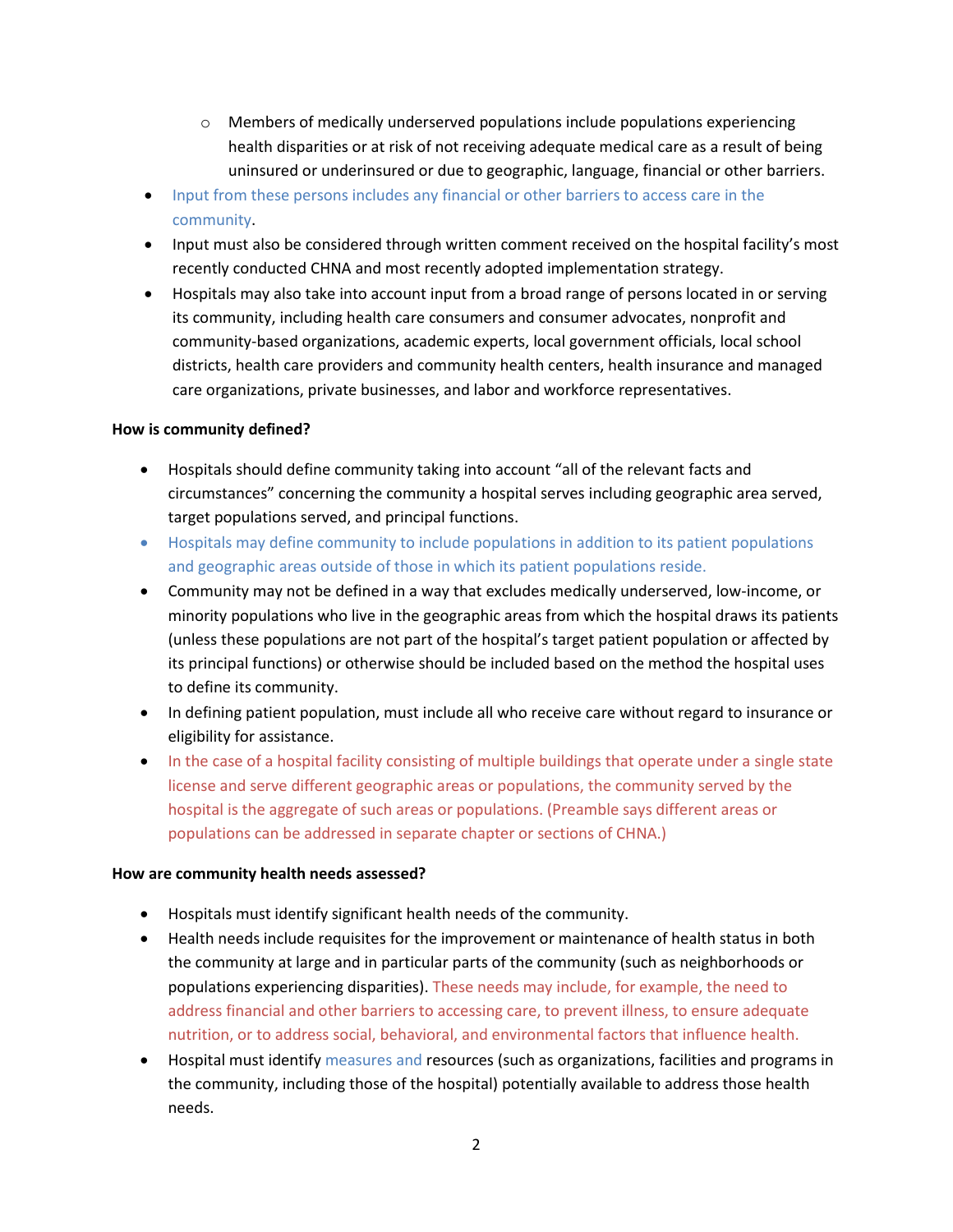• Needs must be prioritized.

# **How are need prioritized?**

- Hospitals may determine whether a need is significant based on all of the facts and circumstances present in the community it serves.
- Hospital may use any criteria to prioritize significant health needs including, but not limited to, the burden, scope, severity, or urgency of the health need, the estimated feasibility and effectiveness of possible interventions, the health disparities associated with the need, or the importance the community places on addressing the need.

## **How is the community health needs assessment documented?**

Written report must include:

- Description of the community served by the hospital and a description of how the community was determined.
- Description of the process and methods used to conduct the assessment
	- o The data and other information used in the assessment
	- o Methods of collecting and analyzing this data and information
	- o Any parties with whom the hospital collaborated or contracted for assistance
	- o In the case of data obtained from external source material, the CHNA report may cite the source material rather than describe the method of collecting the data.
- **•** Description of how the hospital solicited and took into account input from persons who represent the broad interests of the community.
	- $\circ$  The CHNA report should summarize the input of these persons and how and over what time period such input was provided (for example, meetings, focus groups, interviews, surveys or written comments and between what approximate dates)
	- $\circ$  Provide the names of organizations providing input and summarize the nature and extent of the organization's input.
	- $\circ$  The medically underserved, low-income, or minority populations being represented by organizations or individuals providing input.
	- $\circ$  The organization does not need to name persons participating in forums or other groups.
	- o In the event a hospital solicits but cannot obtain input from a source described above, the CHNA report must describe the hospital's efforts to solicit input from such sources.
- A prioritized description of the significant community health needs identified through the community health needs assessment, including a description of the process and criteria used in identifying significant needs and prioritizing such health needs.
- A description of the potential measures and resources identified through the CHNA to address the significant health needs.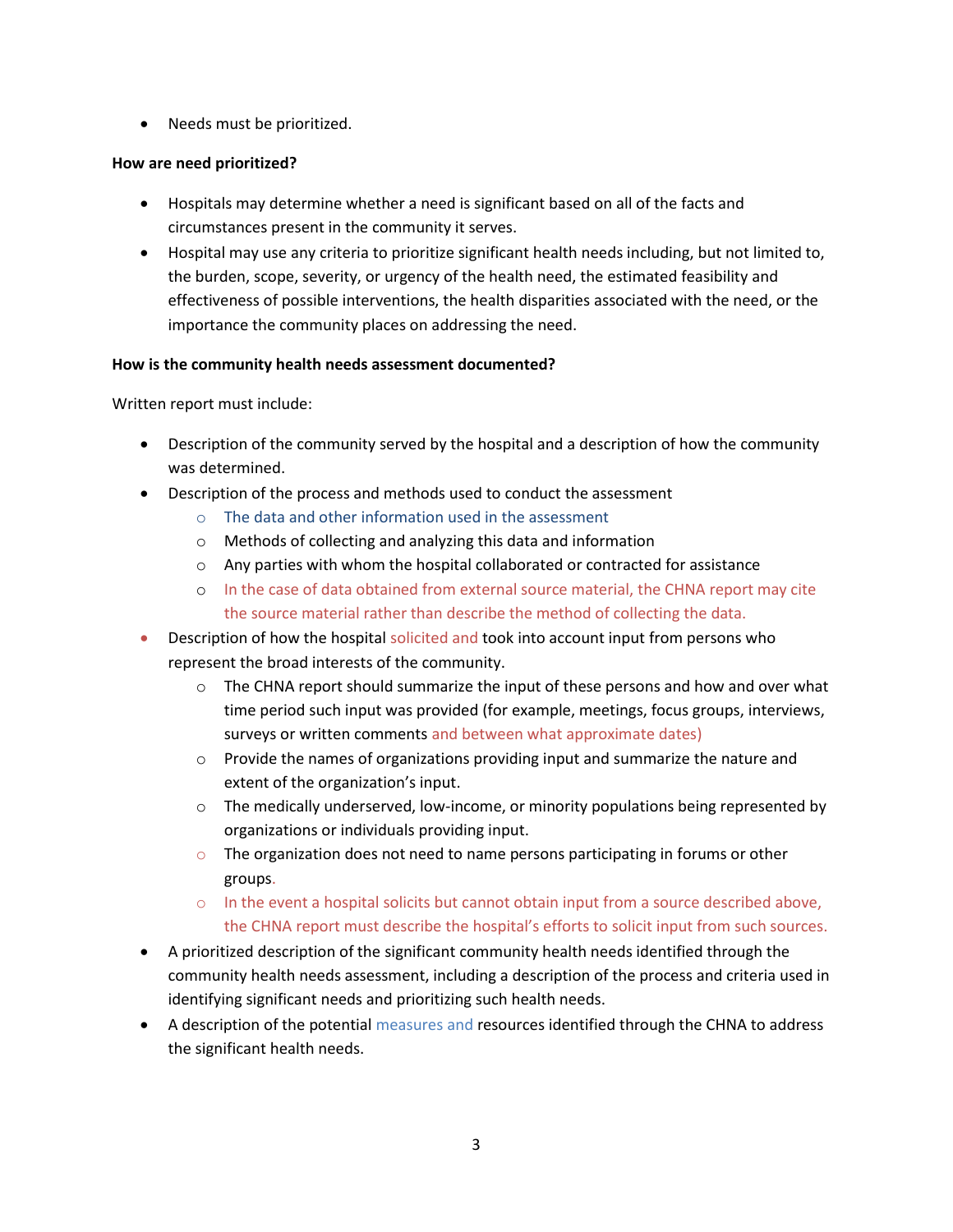An evaluation of the impact of any actions that were taken since the hospital facility finished conducting its immediately preceding CHNA, to address the significant health needs identified in the hospital's prior CHNA(s).

# **How are joint CHNAs reported?**

- When CHNA conducted in collaboration with other organizations, every hospital must document its CHNA is a separate report.
- All or part of the report may be identical to report of collaborating hospital or other organization
- Joint CHNA report may be issued if:
	- o Adopted by the authorized body
	- $\circ$  Collaborating hospitals define their community to be the same and conduct assessment jointly
	- $\circ$  Joint report clearly identified as applying to the hospital facility

## **How is community health needs assessment made public?**

- Written report of two subsequent assessments is conspicuously posted on the hospital's website or on another website (rule for "other").
- Paper copy is available for public inspection without charge.
- Hospitals provide individuals who ask how to access a copy of the document online with the direct website address or URL of the web page on which document is posted.
- Website clearly informs reader how to download the report.
- Download may not require special equipment or fee.
- Report available until two subsequent assessments are made available.

## **Implementation Strategy**

## **What is an implementation strategy?**

A written plan that addresses significant community health needs identified through a CHNA for the hospital.

## **How does the implementation strategy describe how the hospital plans to meet the health need?**

- The implementation strategy describes either:
	- o How the hospital plans to meet the health need,
		- The actions the hospital facility intends to take to address the health need
		- The anticipated impact of these actions
		- A plan to evaluate the impact
		- The programs and resources the hospital plans to commit to address the health need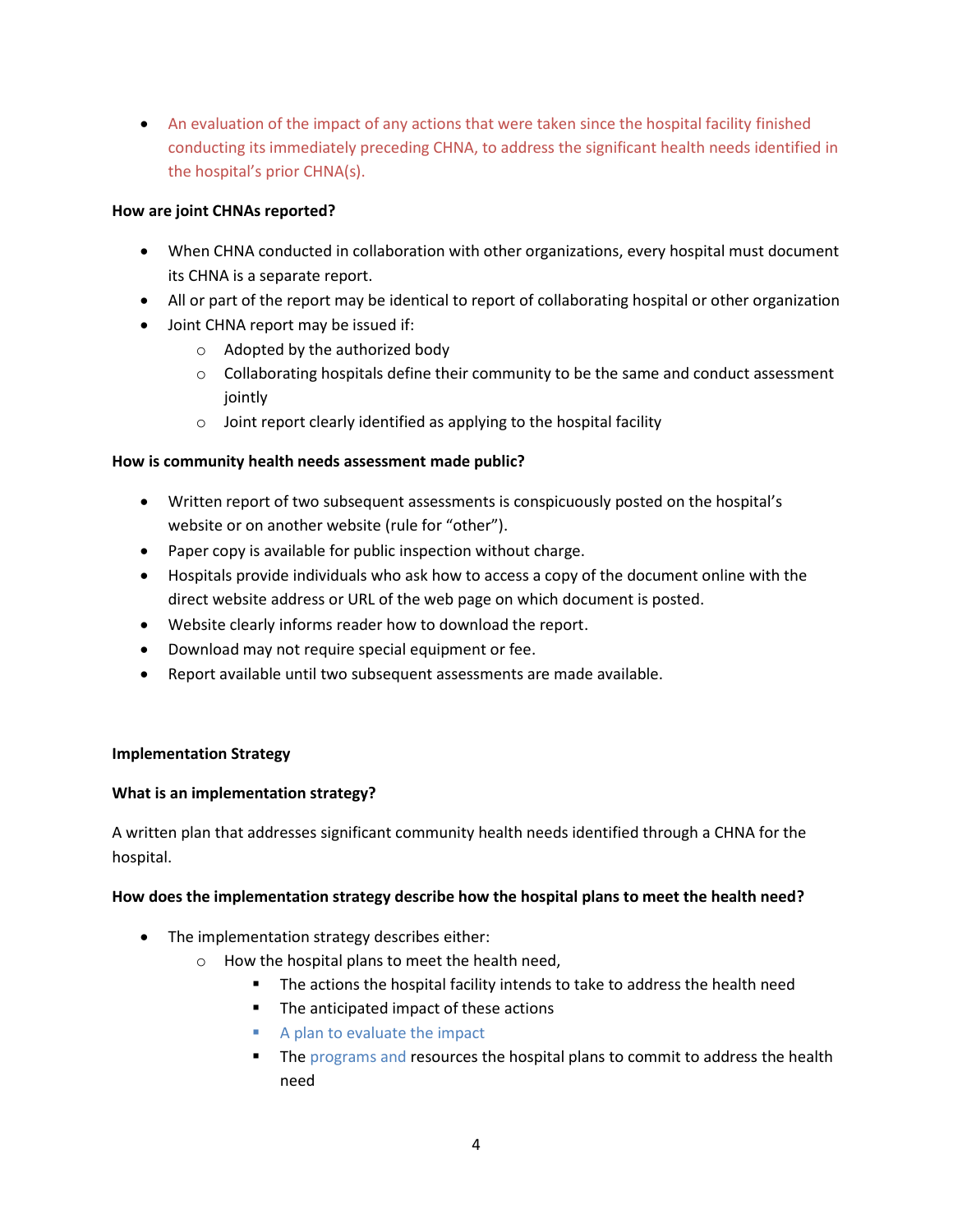- Any planned collaboration between the hospital facility and other facilities or organizations.
- or
- $\circ$  The significant health need as one the hospital does not intend to meet, explaining why the hospital does not intend to meet the heath need.
	- Provide a brief explanation of its reason, including, but not limited to, resource constraints, other facilities or organizations addressing the need, lack of experience or competency, relatively low priority for community or lack of identified effective interventions.

# **Can implementation strategies be collaborative?**

- The implementation strategy could describe any planned collaboration with governmental, nonprofit, or health organizations for meeting health needs.
- Implementation strategies for hospitals can be developed in collaboration with other hospitals, agencies or health departments.
- Each hospital must document its implementation in a separate written plan tailored to the particular hospital, taking into account its specific programs and resources, However, hospitals that develop joint CHNAs may also adopt a joint implementation strategy that either:
	- o Describes how the collaborating hospital facilities plan to address the need, or
	- o Identifies the health need as one the hospital facilities do not intend to address and explains why.
	- o Joint implementation strategy must be:
		- Clearly identified as applying to the hospital facility
		- Clearly identify the hospital facility's particular role in taking action and programs and resources the hospital plans to commit, and
		- Includes a summary or other tool that helps the reader easily locate those portions of the joint implementation strategy that relates to the hospital facility

# **How and when is implementation strategy adopted?**

- The implementation strategy is "adopted" on the date it is approved by and authorized by the governing body of the hospital (the governing body, a committee of the governing body, or others authorized).
- Implementation strategy must be adopted on or before the  $15<sup>th</sup>$  day of the fifth month after by the end of the same taxable year in which the hospital conducts the CHNA.
- Transition rules for CHNAs first conducted beginning before March 23, 2012. A hospital that conducted a CHNA in either its first taxable year beginning after March 23, 2010 or its first taxable year beginning after March 23, 2011 does not have to meet the CHNA requirements again until the third taxable year following the taxable year in which the hospital conducted the CHNA, provided the hospital adopted an implementation strategy to meet the community health needs identified through that CHNA on or before the 15<sup>th</sup> day of the fifth calendar month following the close of its first taxable year beginning after March 23, 2012.